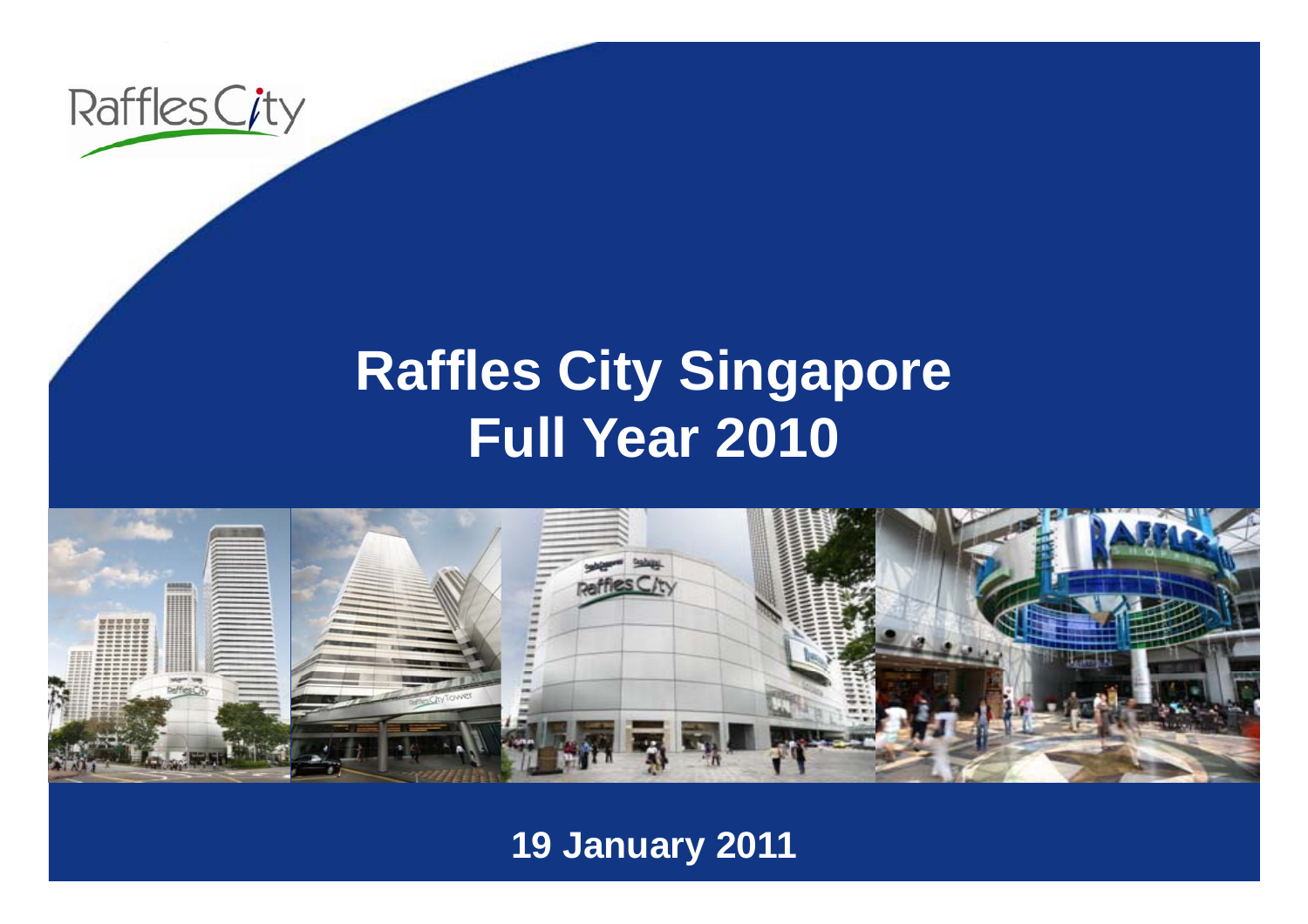

**Raffles City Singapore is jointly owned by CapitaCommercial Trust (CCT) and CapitaMall Trust (CMT) and jointly managed by CapitaCommercial Trust Management Limited (CCTML) and CapitaMall Trust**  Management Limited (CMTML). CCT has 60% interest and CMT has 40% interest in RCS Trust.

#### **This presentation shall be read in conjunction with the respective 2010 Fourth Quarter Unaudited Financial Statement Announcements released for CCT and CMT.**

This presentation may contain forward-looking statements. These forward-looking statements involve known and unknown risks, uncertainties and other factors that may cause the actual results, performance or achievements to be materially different from any future results, performance or achievements expressed or implied by the forward-looking statements. Forward-looking statements involve inherent risks and uncertainties. A number of factors could cause the actual results or outcomes to differ materially from those expressed in any forwardlooking statement. Representative examples of these factors include (without limitation) general industry and economic conditions, interest rate trends, cost of capital and capital availability, competition from other developments or companies, shifts in expected levels of occupancy rate, property rental income, charge out collections, changes in operating expenses (including employee wages, benefits and training costs), governmental and public policy changes and the continued availability of financing in the amounts and the terms necessary to support future business.

You are cautioned not to place undue reliance on these forward-looking statements, which are based on the current view of the CCTML and CMTML on future events.



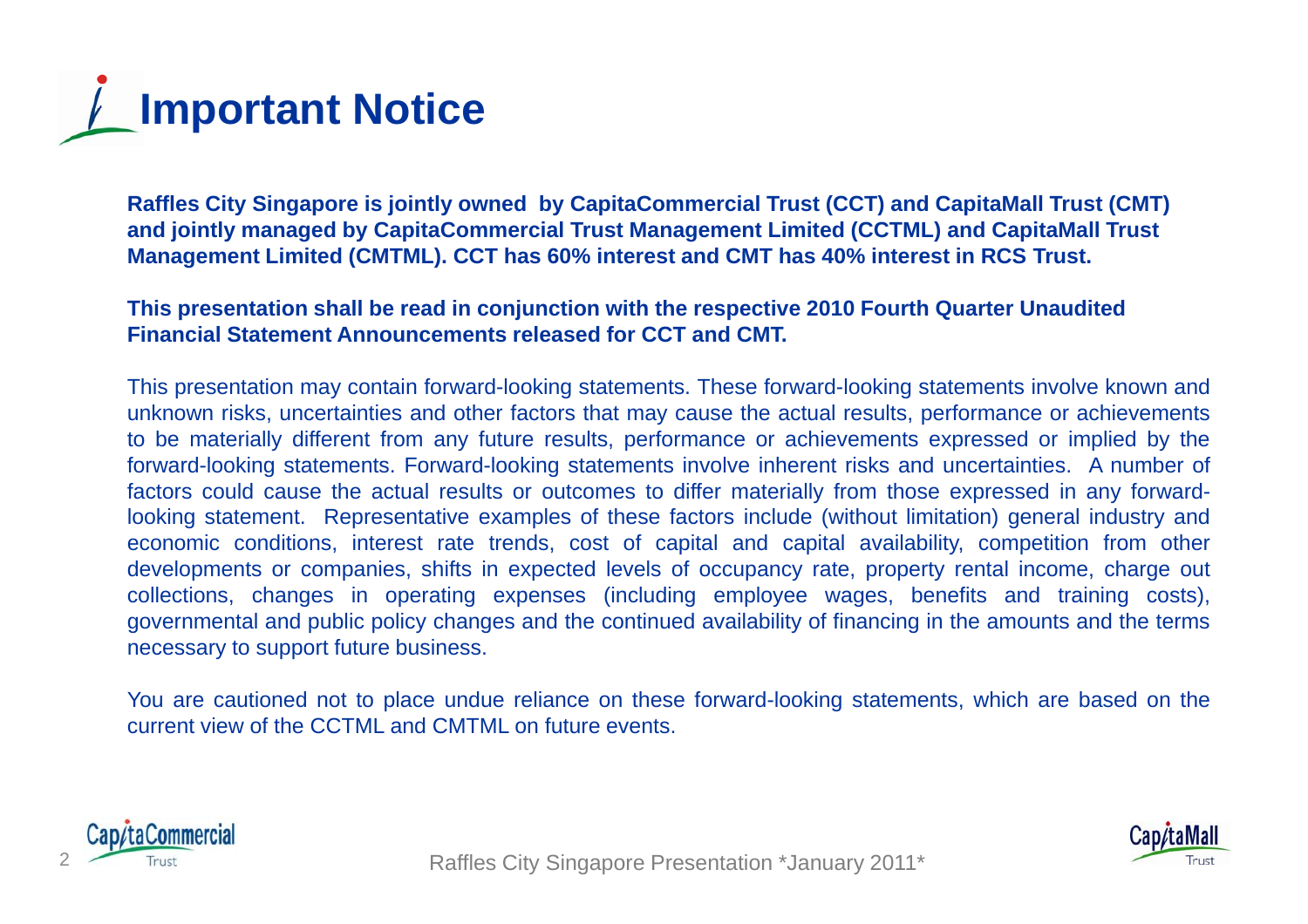

|                       | <b>CCT's 60% Interest</b>        |                                  |                |                                | <b>RCS Trust</b><br>100%         |
|-----------------------|----------------------------------|----------------------------------|----------------|--------------------------------|----------------------------------|
|                       | <b>FY 2010</b><br><b>S\$'000</b> | <b>FY 2009</b><br><b>S\$'000</b> | <b>S\$'000</b> | <b>Change</b><br>$\frac{0}{0}$ | <b>FY 2010</b><br><b>S\$'000</b> |
| <b>Gross Revenue</b>  | 121,920                          | 120,075                          | 1,845          | 1.5                            | 203,200                          |
| <b>Office</b>         | 22,676                           | 21,940                           | 736            | 3.4                            | 37,793                           |
| $Retail^{(1)}$        | 49,753                           | 51,008                           | (1,255)        | (2.5)                          | 82,921                           |
| <b>Hotel</b>          | 45,127                           | 42,362                           | 2,765          | 6.5                            | 75,212                           |
| Others <sup>(2)</sup> | 4,364                            | 4,765                            | (401)          | (8.4)                          | 7,274                            |

| <b>Net Property Income</b> | 87,911 | 84,690 | 3,221 |  | 146,518 |
|----------------------------|--------|--------|-------|--|---------|
|----------------------------|--------|--------|-------|--|---------|

Notes:

(1) The decline in retail revenue is due to the asset enhancement works on Basement 1.

(2) The decline in "Others" revenue is due to lower tenants' recovery in FY 2010.





Raffles City Singapore Presentation \*January 2011\* Raffles City Singapore Presentation \*January 2011\*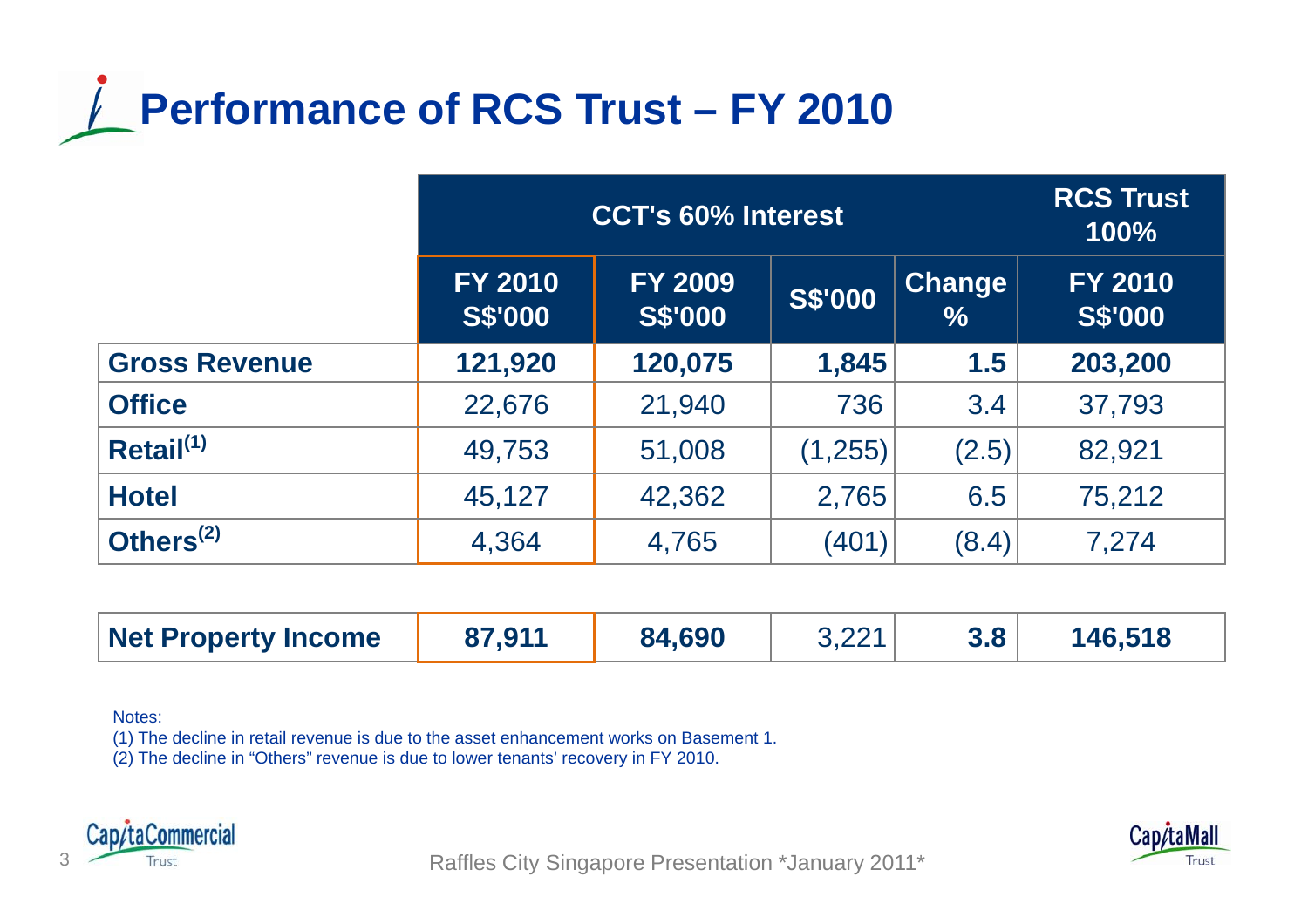## **Raffles City Singapore – Summary**

| Key Details (As at 31 December 2010) |                                                                                                                                                                                                         |  |  |  |
|--------------------------------------|---------------------------------------------------------------------------------------------------------------------------------------------------------------------------------------------------------|--|--|--|
| <b>Gross Floor Area</b>              | 3,452,426 sq ft (or 320,738 sq m)                                                                                                                                                                       |  |  |  |
| <b>Net Lettable Area</b>             | Office: 380,331 sq ft (or 35,334 sq m)<br>Retail: 420,248 sq ft (or 39,042 sq m)<br>800,579 sq ft (or 74,376 sq m)<br>Total:                                                                            |  |  |  |
| <b>Number of Tenants</b>             | Office: 54<br>Retail: 217<br><b>Hotels &amp; Convention Centre: 1</b><br><b>Total: 272</b>                                                                                                              |  |  |  |
| <b>Number of Hotel Rooms</b>         | 2,030                                                                                                                                                                                                   |  |  |  |
| <b>Carpark Lots</b>                  | 1,043                                                                                                                                                                                                   |  |  |  |
| <b>Title</b>                         | Leasehold tenure of 99 years expiring 15 July 2078                                                                                                                                                      |  |  |  |
| Valuation (as at 31 Dec 2010)        | S\$2,693.0 million by CB Richard Ellis (Pte) Ltd and Jones Lang LaSalle<br>Hotels <sup>(1)</sup>                                                                                                        |  |  |  |
| <b>Committed Occupancy</b>           | 98.5%<br>Office:<br><b>Retail:</b><br>99.6%<br>Total:<br>99.1%                                                                                                                                          |  |  |  |
| <b>Awards</b>                        | Green Mark (Gold) Award by Building and Construction Authority<br>National Safety & Security Award 2010 - Marina SSWG (Safety &<br>Security Watch Group) by Singapore Police Force- Individual Category |  |  |  |

(1) CB Richard Ellis (Pte) Ltd was engaged to conduct the valuation of the retail and office components and Jones Lang LaSalle Hotels was engaged to conduct the valuation of the hotel component.<br>Cap/taCommercial



Trust

Raffles City Singapore Presentation \*January 2011\*



4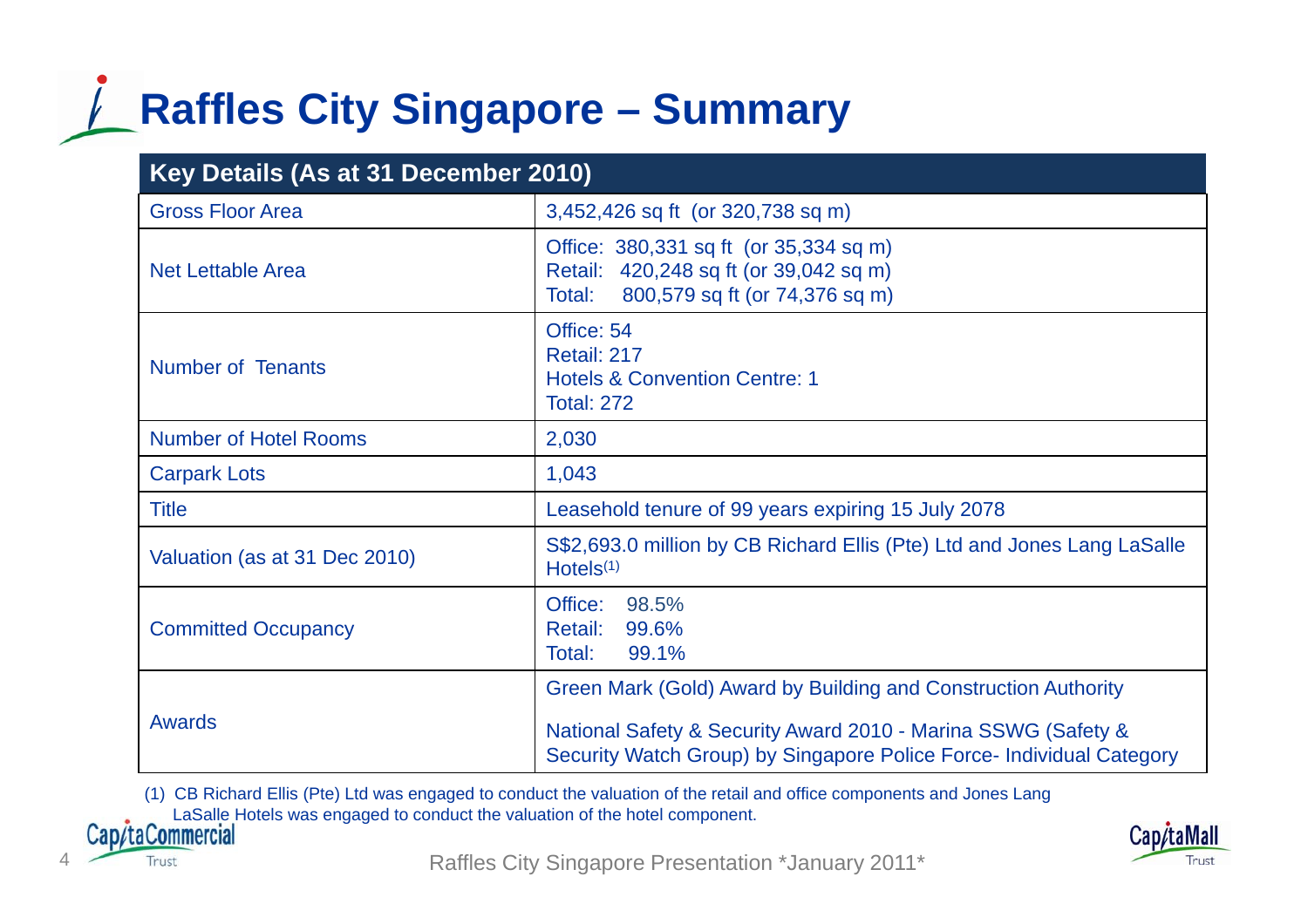# **Lease Expiry Profile – Raffles City Tower (Office)**

### **Leases up for Renewal as a % of Gross Rental Income as at 31 December 2010**



| <b>Weighted Average Expiry by Gross Rental Income</b> | 2.33 Years |
|-------------------------------------------------------|------------|
|                                                       |            |



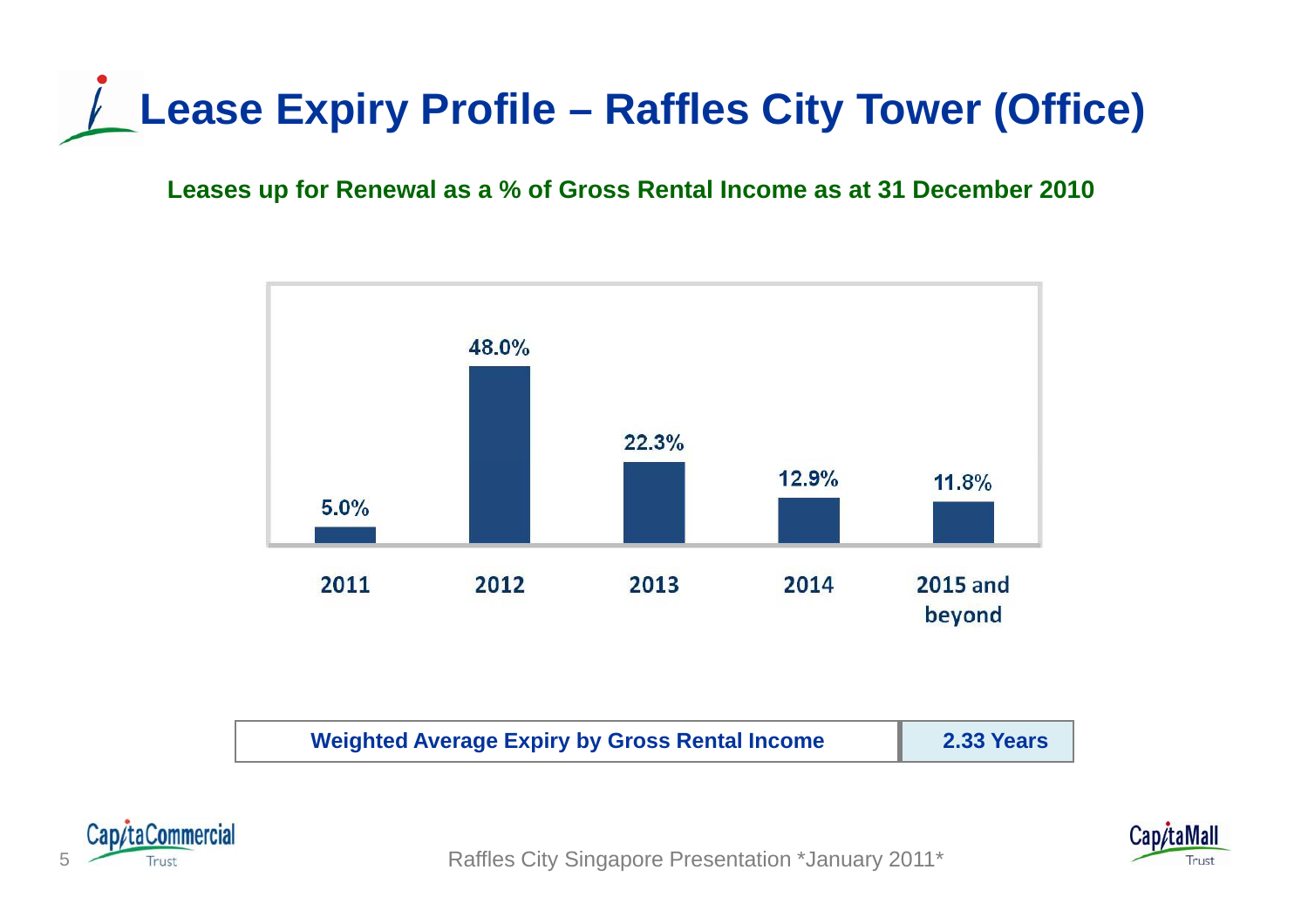# **Lease Expiry Profile – Raffles City Shopping Centre**

### **Leases up for Renewal as a % of Gross Rental Income as 31 December 2010**







Raffles City Singapore Presentation \*January 2011\*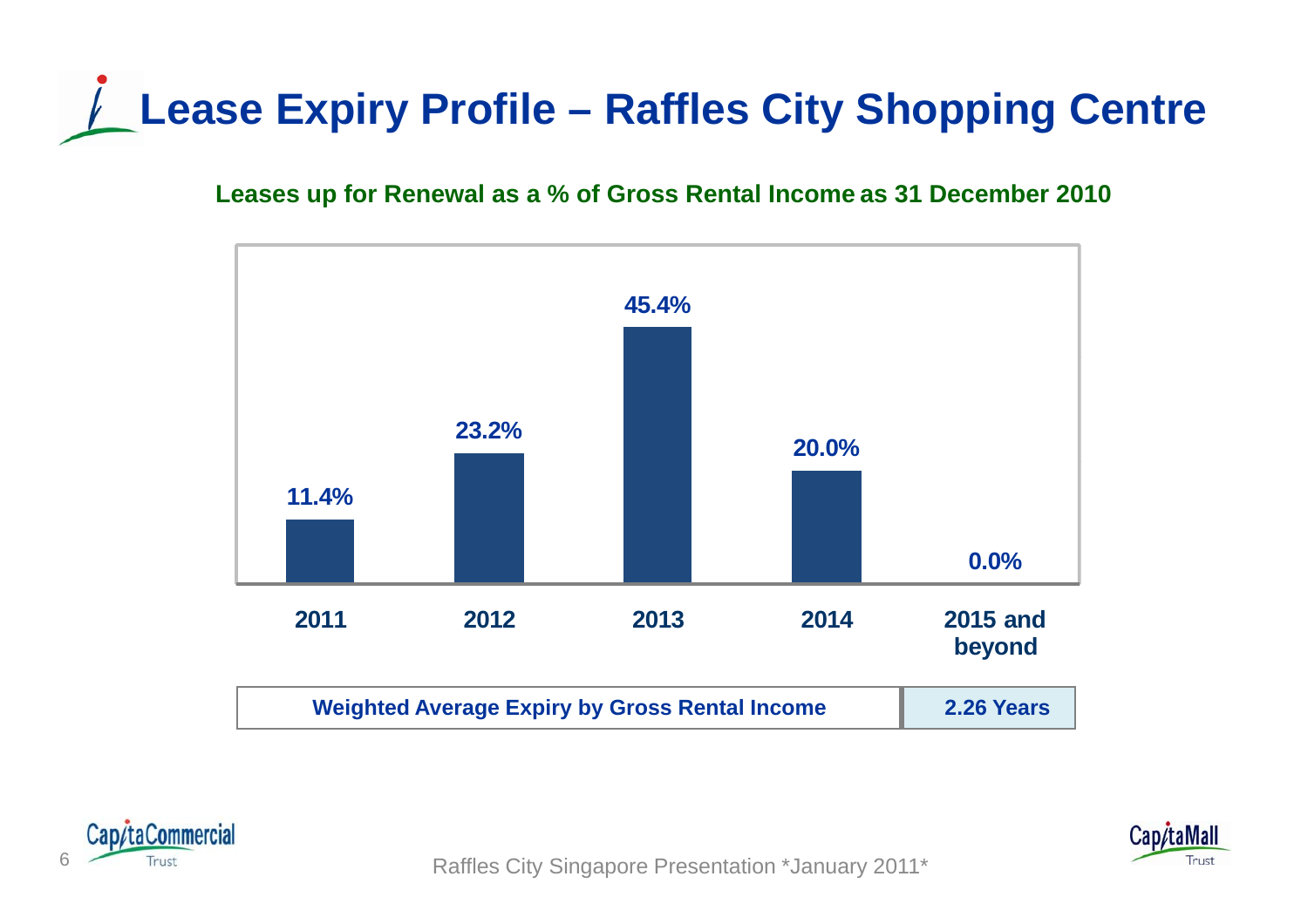# **Top 10 Tenants(1) – Raffles City Tower (Office)**

| Tenant                                        | % of Gross Rental<br><b>Income</b> |
|-----------------------------------------------|------------------------------------|
| <b>Economic Development Board</b>             | 26.0%                              |
| <b>Accenture Pte Ltd</b>                      | 12.0%                              |
| <b>Philip Securities Pte Ltd</b>              | 11.0%                              |
| <b>Total Trading Asia Pte. Ltd.</b>           | 3.9%                               |
| AAPC Hotels Management Pte. Ltd.              | 3.1%                               |
| <b>Raffles International Limited</b>          | 3.1%                               |
| <b>Lyondell South Asia Pte Ltd</b>            | 2.9%                               |
| Delegation of the European Union to Singapore | 2.6%                               |
| Noonday Asset Management Asia Pte Ltd         | 2.6%                               |
| Orix Investment & Management Private Limited  | 2.5%                               |
| <b>Top 10 Tenants</b>                         | 69.7%                              |
| <b>Other Tenants</b>                          | 30.3%                              |
| <b>TOTAL</b>                                  | 100.0%                             |

(1) Based on committed gross rental income as at 31 December 2010 2010.



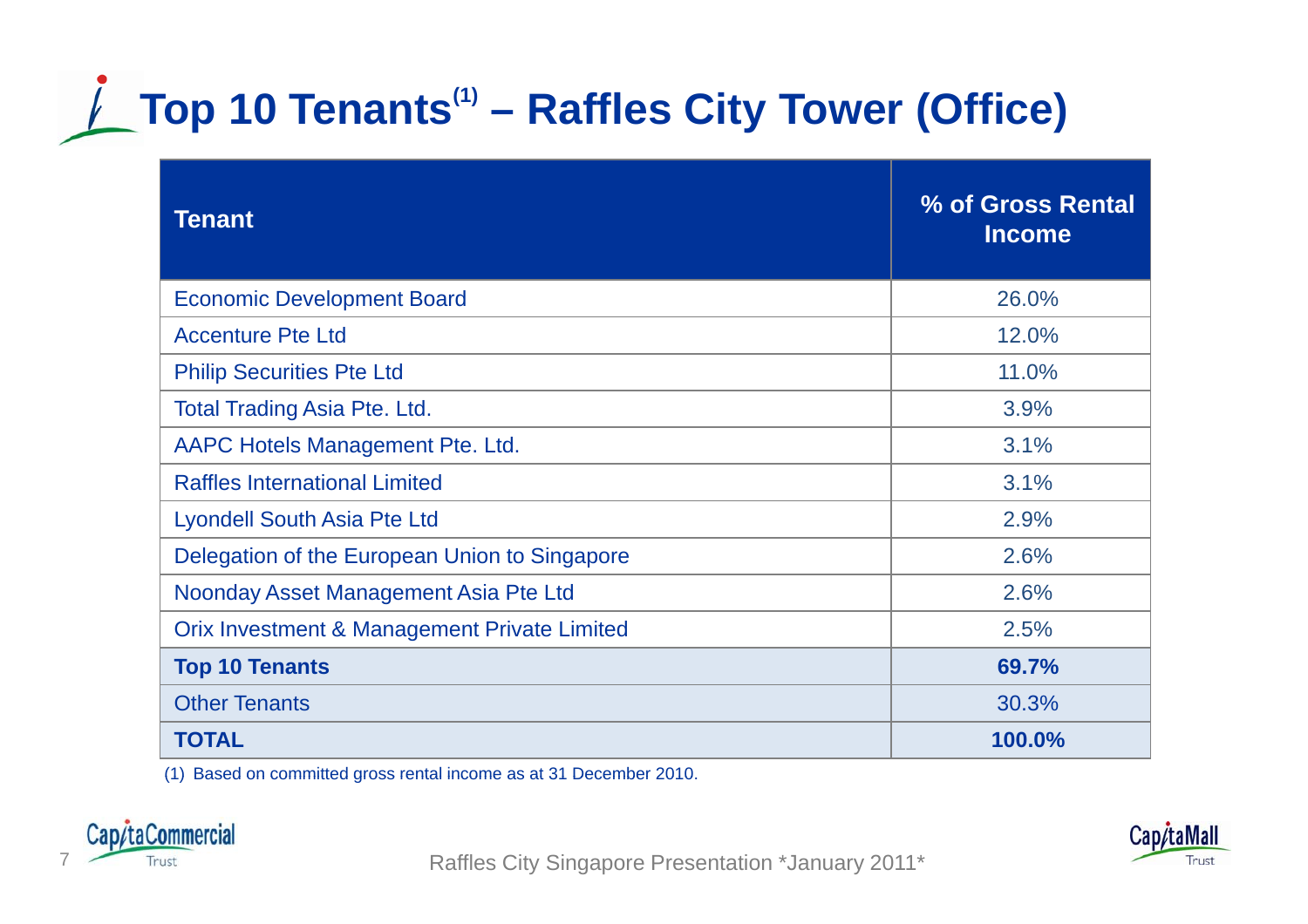# **Top 10 Tenants(1) – Raffles City Shopping Centre**

| <b>Tenant</b>                                  | % of Gross Rental<br><b>Income</b> |
|------------------------------------------------|------------------------------------|
| Robinson & Company (Singapore) Private Limited | 13.9%                              |
| Wing Tai Retail Pte. Ltd.                      | 4.1%                               |
| <b>TES 07 Pte Ltd</b>                          | 3.2%                               |
| <b>Jay Gee Enterprises Pte Ltd</b>             | 2.7%                               |
| Cold Storage Singapore (1983) Pte Ltd          | 2.7%                               |
| <b>Food Junction Management Pte Ltd</b>        | 2.5%                               |
| <b>Esprit Retail Pte Ltd</b>                   | 2.2%                               |
| <b>Cortina Watch Pte Ltd</b>                   | 2.1%                               |
| <b>DBS Bank Ltd.</b>                           | 1.9%                               |
| <b>Hinckley Singapore Trading Pte Ltd</b>      | 1.7%                               |
| <b>Top 10 Tenants</b>                          | 37.0%                              |
| <b>Other Tenants</b>                           | 63.0%                              |
| <b>TOTAL</b>                                   | 100.0%                             |

(1) Based on committed gross rental income as at 31 December 2010 2010.



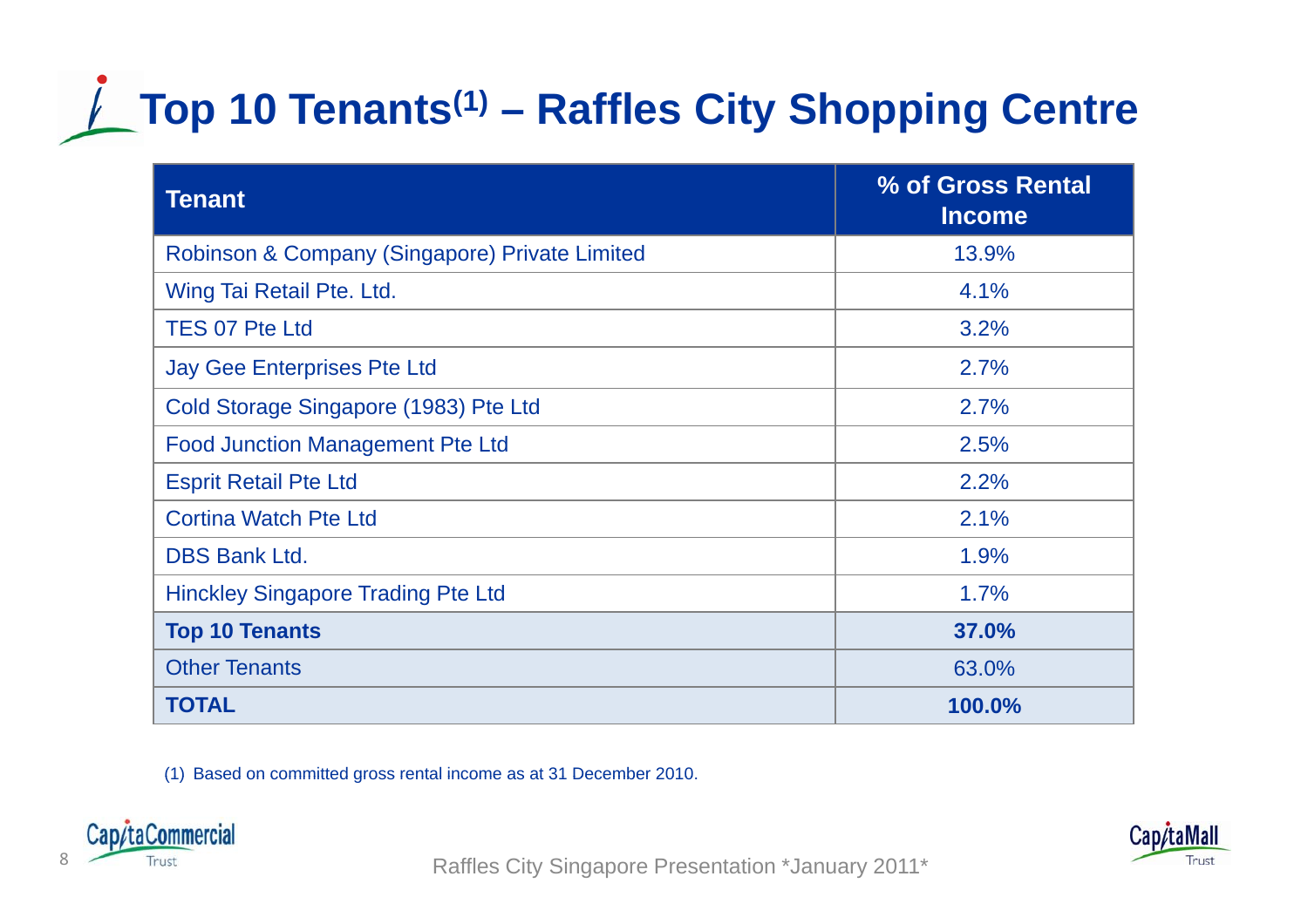

### **Tenant Business Sector Analysis by Gross Rental Income as at 31 December 2010**



Raffles City Singapore Presentation \*January 2011\*

Trust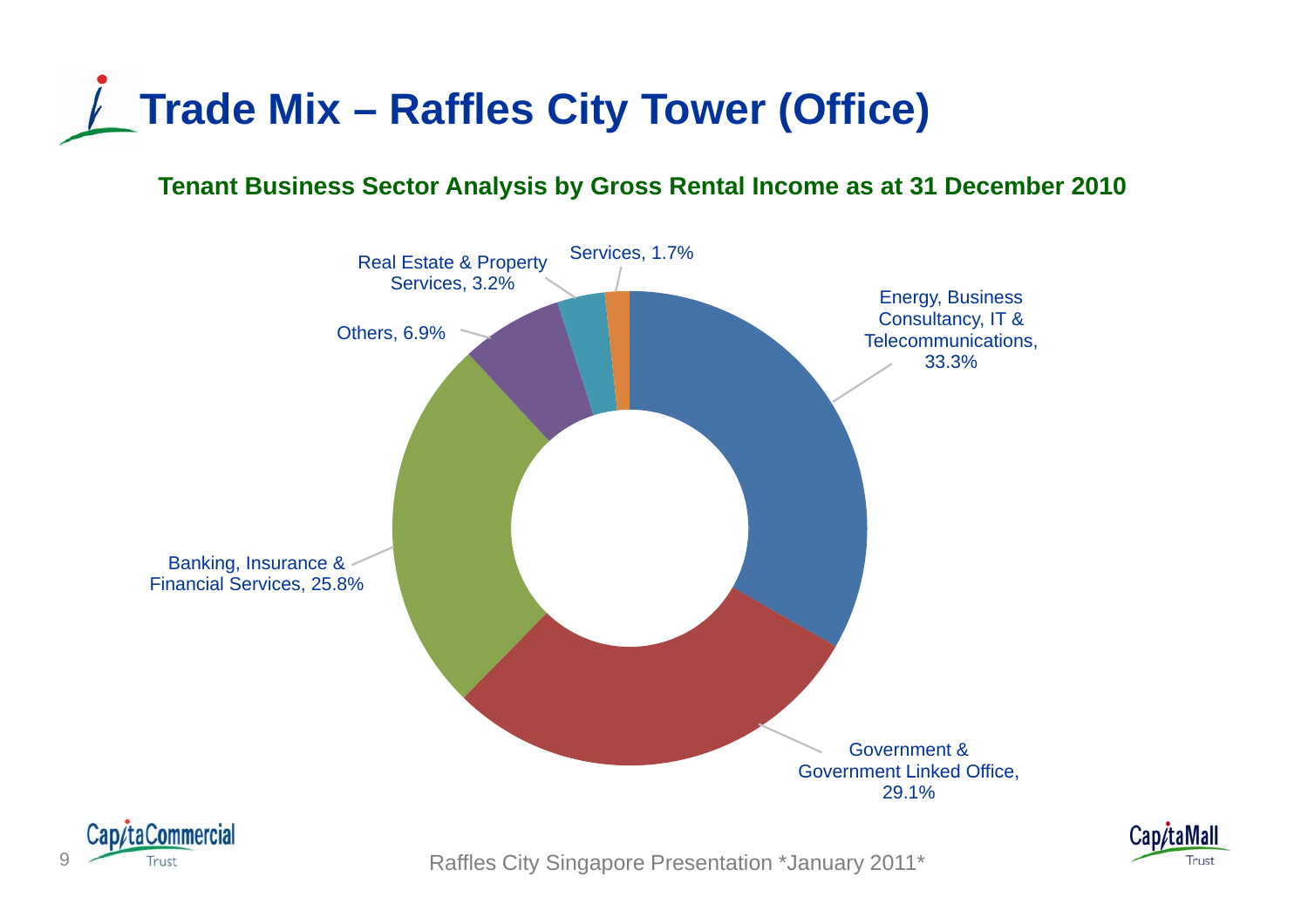## **Trade Mix – Raffles City Shopping Centre**

**Tenant Business Sector Analysis by Gross Rental Income as at 31 December 2010**



(1) Others include Books & Stationery, Sporting Goods & Apparel, Electrical & Electronics, Houseware & Furnishings, Art Gallery, Music & Video, Toys & Hobbies and Information Technology.



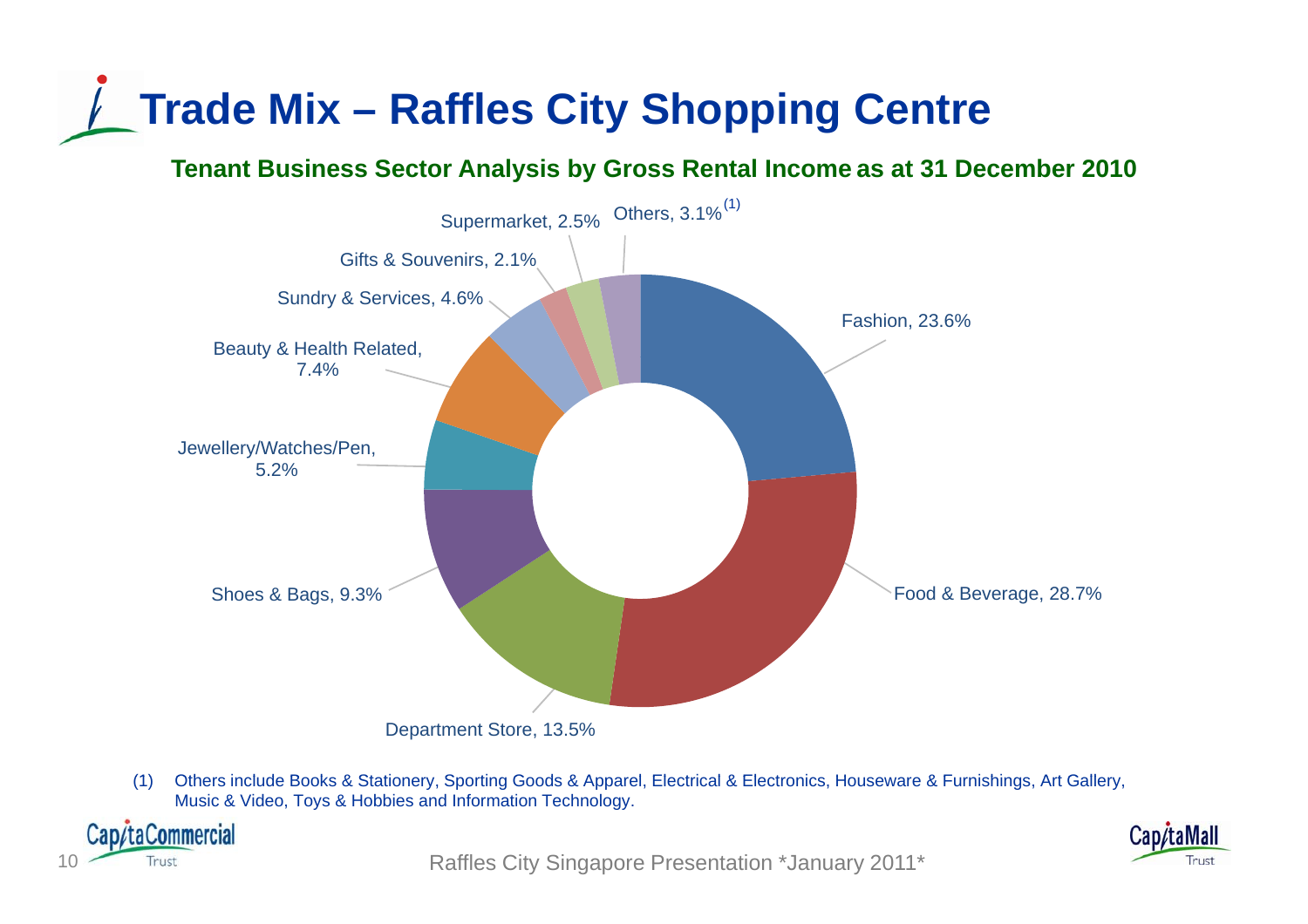## **Update on Asset Enhancement Initiatives ("AEI")**





Raffles City Singapore Presentation \*January 2011\*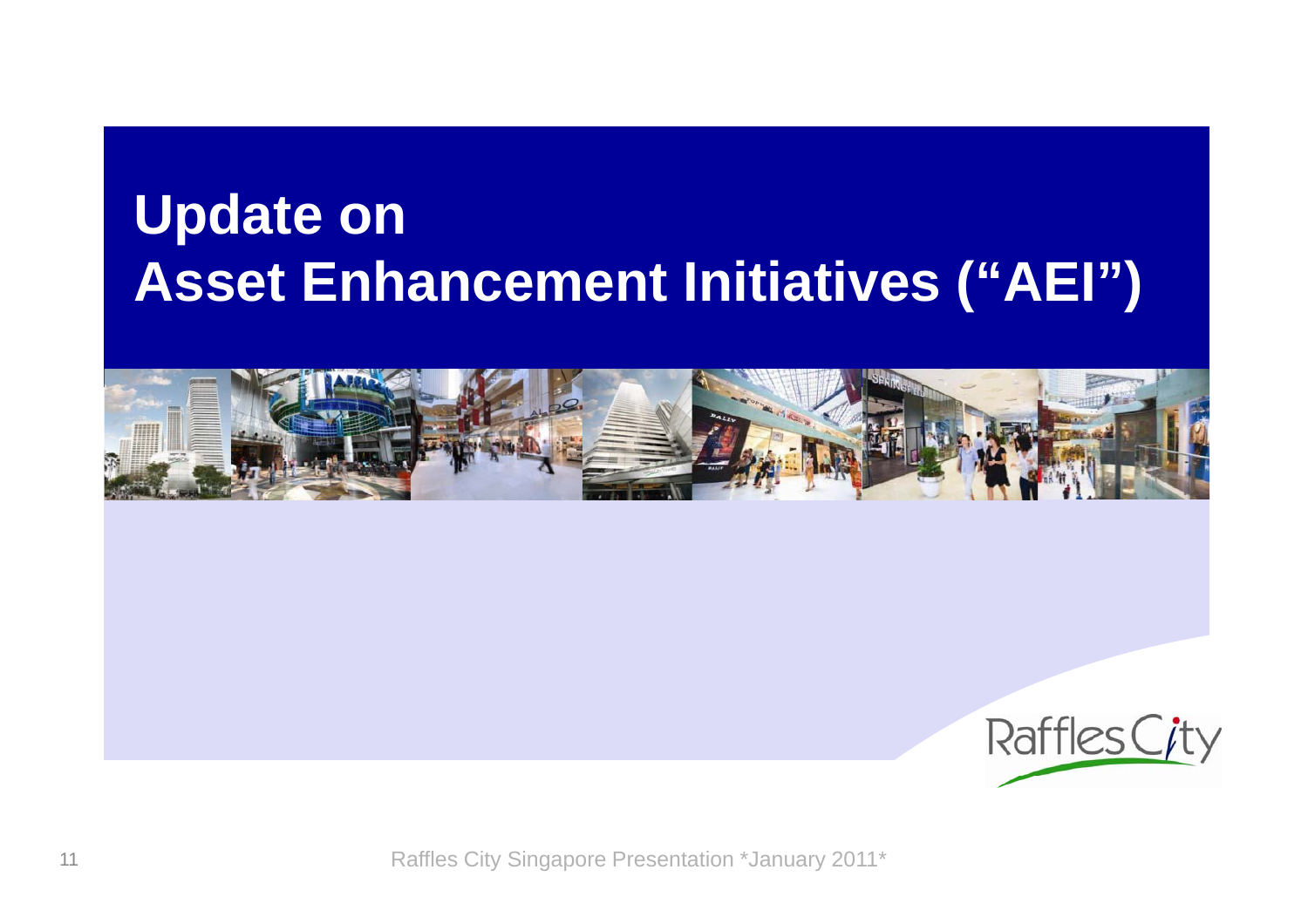### **AEI at Basement 2 Link and Basement 1 Marketplace**

**Completed AEI with 100% of Space Leased**

### **Key AEI Include:**

- • 19 new retail units at Basement 2 Link which connects City Hall MRT Station to Esplanade
- •• Reconfiguration of Basement 1 Marketplace to improve shoppers' circulation and visibility of shops
- Construction of 57 shops, F&B kiosks and restaurants at Basement 1
- •• More food and retail space at Basement 1 to strengthen its positioning as a Marketplace; a place for dining and socialising



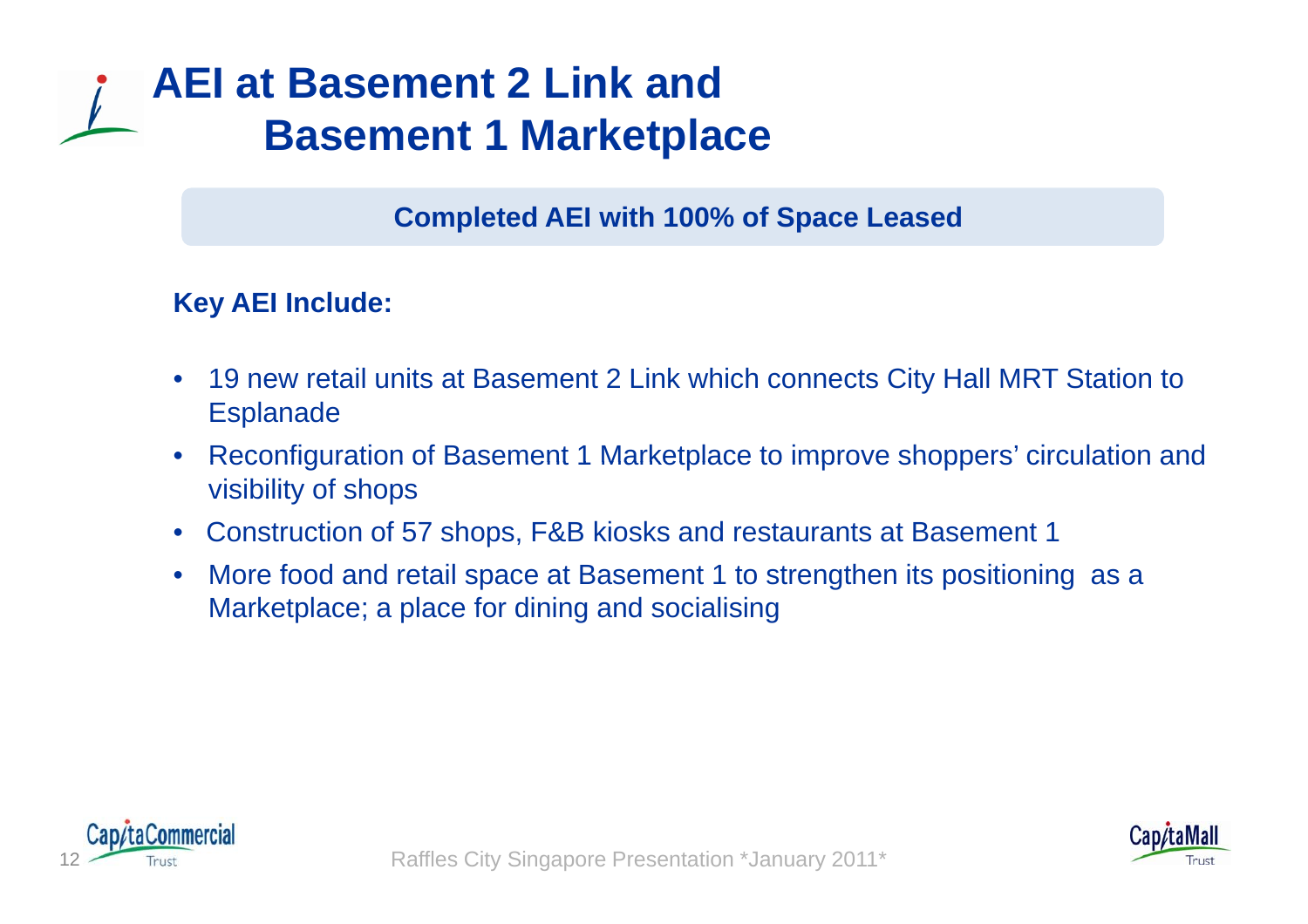# **Raffles City Singapore AEI**

### **100% Leased and Fully Operational**





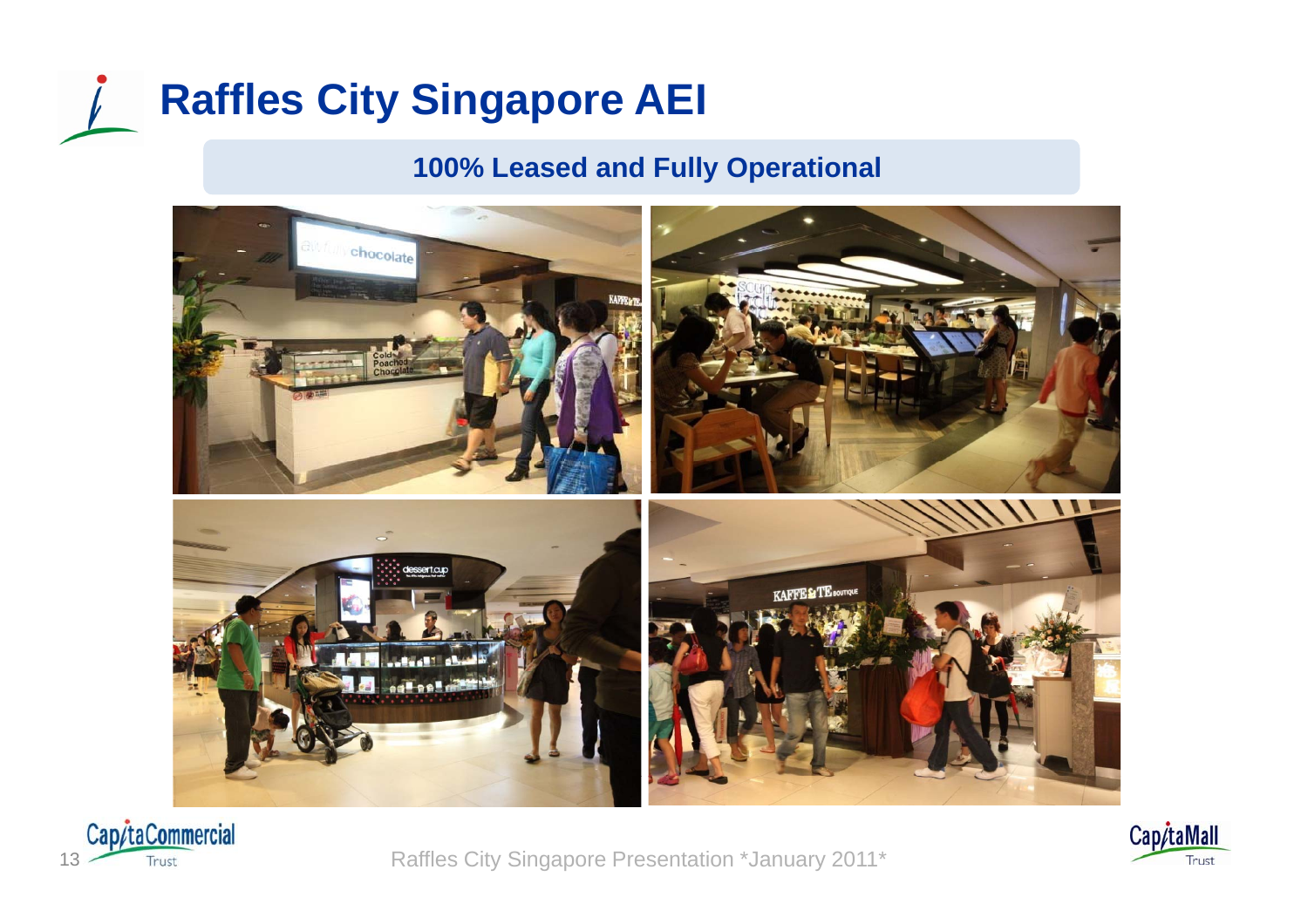

### **Achieved Higher ROI of 9.0%**

|                                                    | <b>Actual AEI</b><br>$Rent^{(1)}$<br>(S\$ mi)           | <b>Original AEI</b><br>$Rent^{(1)}$<br>(S\$ mi) | <b>Variance</b>                                                 |
|----------------------------------------------------|---------------------------------------------------------|-------------------------------------------------|-----------------------------------------------------------------|
| <b>Total Gross Rent per annum</b>                  | 14.83                                                   | 14.20                                           | $4.4\%$                                                         |
|                                                    | <b>Projected AEI</b><br>Budget <sup>(1)</sup> (S\$ mil) | <b>Original AEI</b><br>Budget $(1)$ (S\$ mil)   | <b>Variance</b><br>(S\$ mi)                                     |
| Incremental Gross Rental Revenue per annum         | 4.11                                                    | 3.47                                            | 0.64                                                            |
| <b>Incremental Net Property Income per annum</b>   | 3.12                                                    | 2.65                                            | 0.47                                                            |
| <b>Capital Expenditure Required</b>                | $34.63^{(2)}$                                           | 33.23                                           | 1.40                                                            |
| <b>Return On Investment</b>                        | 9.0%                                                    | 8.0%                                            | 1.0% pt $\begin{array}{c} \textsf{T} \\ \textsf{T} \end{array}$ |
| Capital Value of AEI @ 6.0%                        | 52.00                                                   | 44.17                                           | 7.83                                                            |
| Increase in Capital Value (net of investment cost) | 17.37                                                   | 10.94                                           | 6.43                                                            |

(1) Numbers presented above are based on 100.0% interest in Raffles City Singapore, CCT's share is only 60.0%.

(2) Subject to change as final account has not been finalized. Revised total project cost is inclusive of marketing assistance of S\$1.4m to affected tenants.